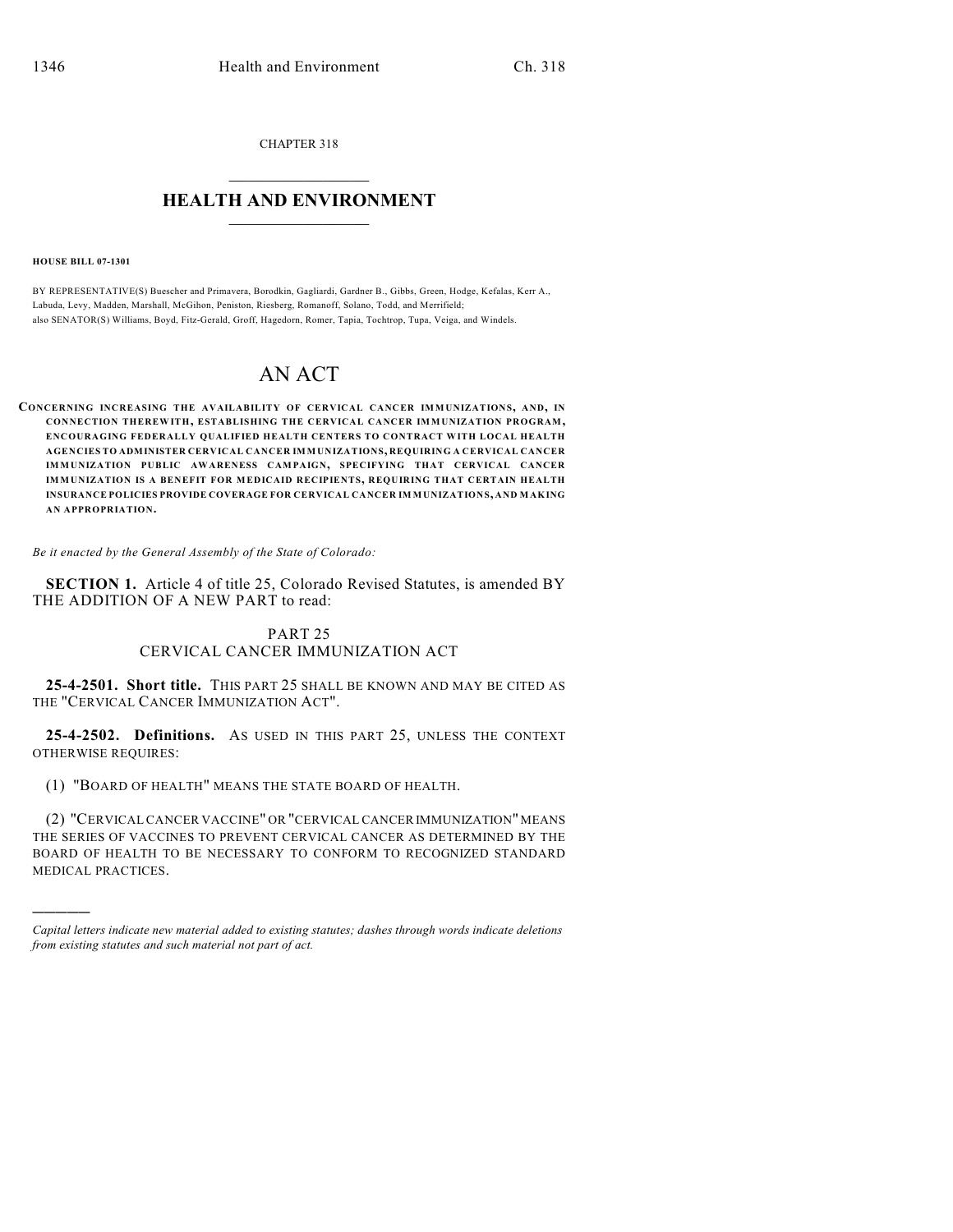(3) "DEPARTMENT" MEANS THE DEPARTMENT OF PUBLIC HEALTH AND ENVIRONMENT.

(4) "FQHC" MEANS A PROVIDER DESIGNATED AS A FEDERALLY QUALIFIED HEALTH CENTER PURSUANT TO THE PROVISIONS OF  $42$  U.S.C. SEC. 1396d (l)  $(2)$  (B).

(5) "LOCAL PUBLIC HEALTH AGENCY" MEANS A COUNTY OR DISTRICT DEPARTMENT OF HEALTH ESTABLISHED PURSUANT TO SECTION 25-1-501 OR AN AGENCY PROVIDING PUBLIC HEALTH NURSING SERVICES AS DESCRIBED IN SECTION 25-1-610.5.

(6) "PROGRAM" MEANS THE CERVICAL CANCER IMMUNIZATION PROGRAM, CREATED IN SECTION 25-4-2503.

**25-4-2503. Cervical cancer immunization program - rules.** (1) THERE IS HEREBY CREATED IN THE DEPARTMENT THE CERVICAL CANCER IMMUNIZATION PROGRAM. THE DEPARTMENT IS DIRECTED TO INVESTIGATE MANNERS IN WHICH THE CERVICAL CANCER VACCINE MAY BE ADMINISTERED IN AN ECONOMICAL FASHION. THE STATE BOARD IS AUTHORIZED TO PROMULGATE RULES TO ASSIST THE DEPARTMENT IN MAKING THE VACCINE AVAILABLE.

(2) FQHCS ARE ENCOURAGED TO ENTER INTO AGREEMENTS WITH LOCAL PUBLIC HEALTH AGENCIES TO ADMINISTER VACCINATIONS TO UNDERINSURED FEMALE MINORS THROUGH A FEDERALLY RECOGNIZED VACCINATION PROGRAM FOR CHILDREN. IF A LOCAL PUBLIC HEALTH AGENCY ENTERS INTO AN AGREEMENT, THE AGENCY SHALL ADMINISTER VACCINATIONS, INCLUDING BUT NOT LIMITED TO CERVICAL CANCER VACCINATIONS, PURSUANT TO THE AGREEMENT WITH THE FQHC. THE DEPARTMENT SHALL PAY TO A LOCAL PUBLIC HEALTH AGENCY THE AGENCY'S ADMINISTRATIVE COST FOR ADMINISTERING A CERVICAL CANCER VACCINATION TO AN UNDERINSURED FEMALE ENTERING THE SIXTH GRADE.

**25-4-2504. Public awareness campaign - fund.** (1) SUBJECT TO THE MONEYS BEING AVAILABLE IN THE FUND CREATED IN SUBSECTION (2) OF THIS SECTION, ON AND AFTER JANUARY 1, 2008, THE DEPARTMENT SHALL CONDUCT A PUBLIC AWARENESS CAMPAIGN ON CERVICAL CANCER IMMUNIZATION AND THE BENEFITS, DISADVANTAGES, AND POSSIBLE SIDE EFFECTS OF RECEIVING CERVICAL CANCER IMMUNIZATION.

(2) THERE IS HEREBY CREATED IN THE STATE TREASURY THE CERVICAL CANCER IMMUNIZATION AWARENESS CAMPAIGN FUND, REFERRED TO IN THIS SECTION AS THE "FUND". THE FUND SHALL CONSIST OF ANY GIFTS, GRANTS, OR DONATIONS RECEIVED BY THE DEPARTMENT PURSUANT TO PARAGRAPH (a) OF SUBSECTION (3) OF THIS SECTION AND ANY MONEYS APPROPRIATED TO THE FUND BY THE GENERAL ASSEMBLY. MONEYS IN THE FUND SHALL BE SUBJECT TO ANNUAL APPROPRIATION BY THE GENERAL ASSEMBLY FOR THE DIRECT AND INDIRECT COSTS ASSOCIATED WITH THE IMPLEMENTATION OF THIS SECTION. INTEREST AND INCOME DERIVED FROM THE DEPOSIT AND INVESTMENT OF MONEYS IN THE FUND SHALL BE CREDITED TO THE FUND. ANY UNEXPENDED AND UNENCUMBERED MONEYS REMAINING IN THE FUND AT THE END OF A FISCAL YEAR SHALL REMAIN IN THE FUND AND SHALL NOT BE CREDITED OR TRANSFERRED TO THE GENERAL FUND OR ANY OTHER FUND.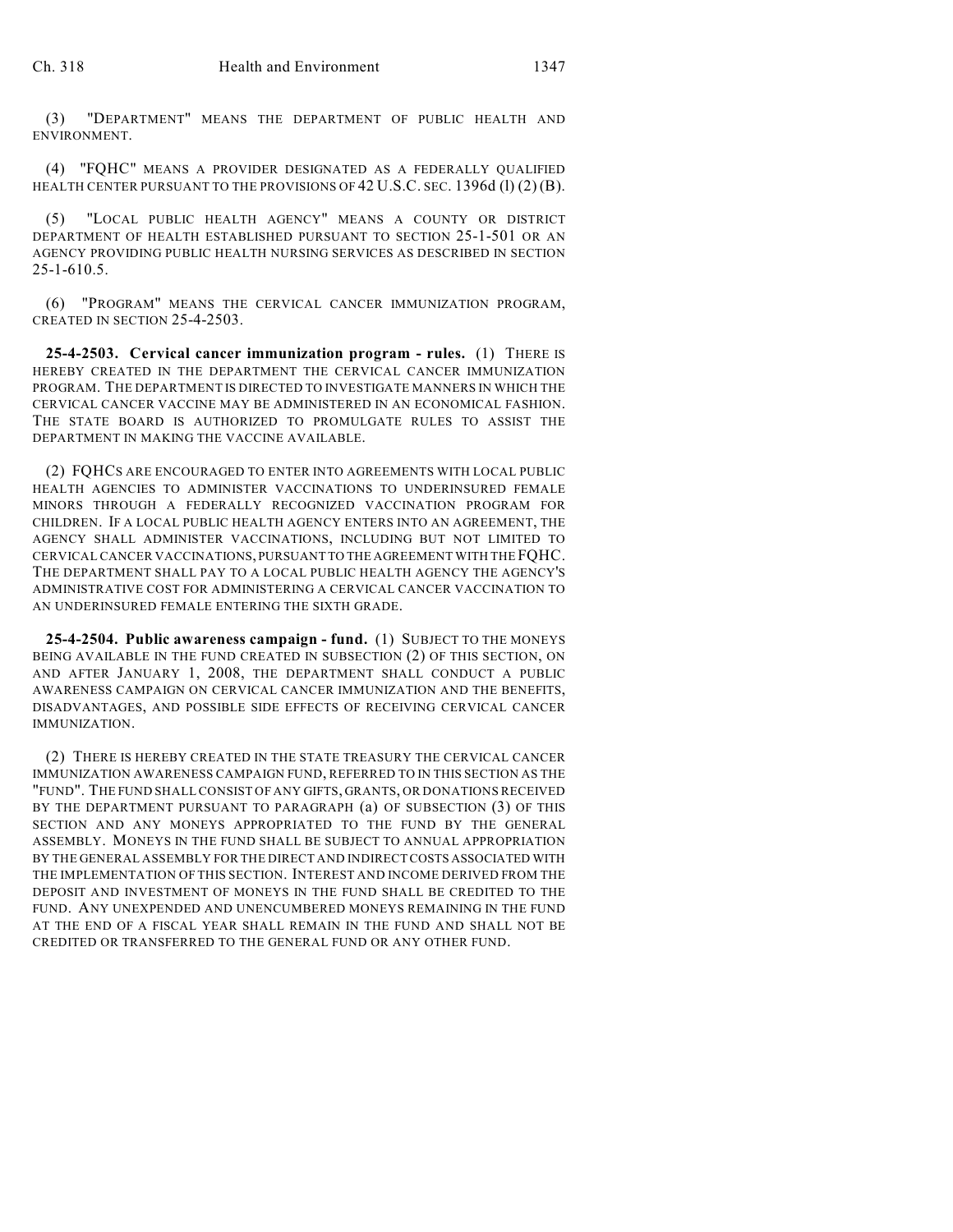(3) (a) THE DEPARTMENT IS AUTHORIZED TO SEEK AND ACCEPT GIFTS, GRANTS, OR DONATIONS FROM PRIVATE OR PUBLIC SOURCES FOR THE PURPOSES OF THIS SECTION.

(b) IF, ON OR BEFORE JANUARY 1, 2008, THE DEPARTMENT HAS RECEIVED EIGHT HUNDRED THOUSAND DOLLARS OR MORE IN GIFTS, GRANTS, OR DONATIONS PURSUANT TO PARAGRAPH (a) OF THIS SUBSECTION (3), THERE IS TRANSFERRED FROM THE COLORADO IMMUNIZATION FUND ESTABLISHED PURSUANT TO SECTION 25-4-2301 TO THE FUND ON JANUARY 15, 2008, THE SUM OF ONE HUNDRED THOUSAND DOLLARS AND ON OR AFTER JULY 1, 2008, THE SUM OF ONE HUNDRED THOUSAND DOLLARS.

**SECTION 2.** 25.5-5-202 (1), Colorado Revised Statutes, is amended BY THE ADDITION OF A NEW PARAGRAPH to read:

**25.5-5-202. Basic services for the categorically needy - optional services repeal.** (1) Subject to the provisions of subsection (2) of this section, the following are services for which federal financial participation is available and which Colorado has selected to provide as optional services under the medical assistance program:

(t) CERVICAL CANCER IMMUNIZATION FOR ALL FEMALES UNDER TWENTY YEARS OF AGE.

**SECTION 3.** 10-16-104, Colorado Revised Statutes, is amended BY THE ADDITION OF A NEW SUBSECTION to read:

**10-16-104. Mandatory coverage provisions.** (17) **Cervical cancer vaccines.** (a) ALL INDIVIDUAL AND ALL GROUP SICKNESS AND ACCIDENT INSURANCE POLICIES, EXCEPT SUPPLEMENTAL POLICIES COVERING A SPECIFIED DISEASE OR OTHER LIMITED BENEFIT, THAT ARE DELIVERED OR ISSUED FOR DELIVERY WITHIN THE STATE BY AN ENTITY SUBJECT TO THE PROVISIONS OF PART 2 OF THIS ARTICLE AND ALL INDIVIDUAL AND GROUP HEALTH CARE SERVICE OR INDEMNITY CONTRACTS ISSUED BY AN ENTITY SUBJECT TO THE PROVISIONS OF PART 3 OR 4 OF THIS ARTICLE, AS WELL AS ANY OTHER GROUP HEALTH CARE COVERAGE OFFERED TO RESIDENTS OF THIS STATE, SHALL PROVIDE COVERAGE FOR THE FULL COST OF CERVICAL CANCER VACCINATION FOR ALL FEMALES FOR WHOM A VACCINATION IS RECOMMENDED BY THE ADVISORY COMMITTEE ON IMMUNIZATION PRACTICES OF THE UNITED STATES DEPARTMENT OF HEALTH AND HUMAN SERVICES.

(b) THE REQUIREMENTS OF THIS SUBSECTION (17) SHALL APPLY TO ALL INDIVIDUAL SICKNESS AND ACCIDENT INSURANCE POLICIES AND HEALTH CARE SERVICE OR INDEMNITY CONTRACTS ISSUED ON OR AFTER JANUARY 1, 2008, AND TO ALL GROUP ACCIDENT AND SICKNESS POLICIES AND GROUP HEALTH CARE SERVICE OR INDEMNITY CONTRACTS ISSUED, RENEWED, OR REINSTATED ON OR AFTER JANUARY 1, 2008.

(c) FOR PURPOSES OF THIS SUBSECTION (17), "SICKNESS AND ACCIDENT INSURANCE POLICY" DOES NOT INCLUDE SHORT-TERM, ACCIDENT, FIXED INDEMNITY, SPECIFIED DISEASE POLICIES OR DISABILITY INCOME CONTRACTS, AND LIMITED BENEFIT OR CREDIT DISABILITY INSURANCE, OR SUCH OTHER INSURANCE AS DESCRIBED IN SECTION 10-18-101 (3) OR BY THE COMMISSIONER. THE TERM ALSO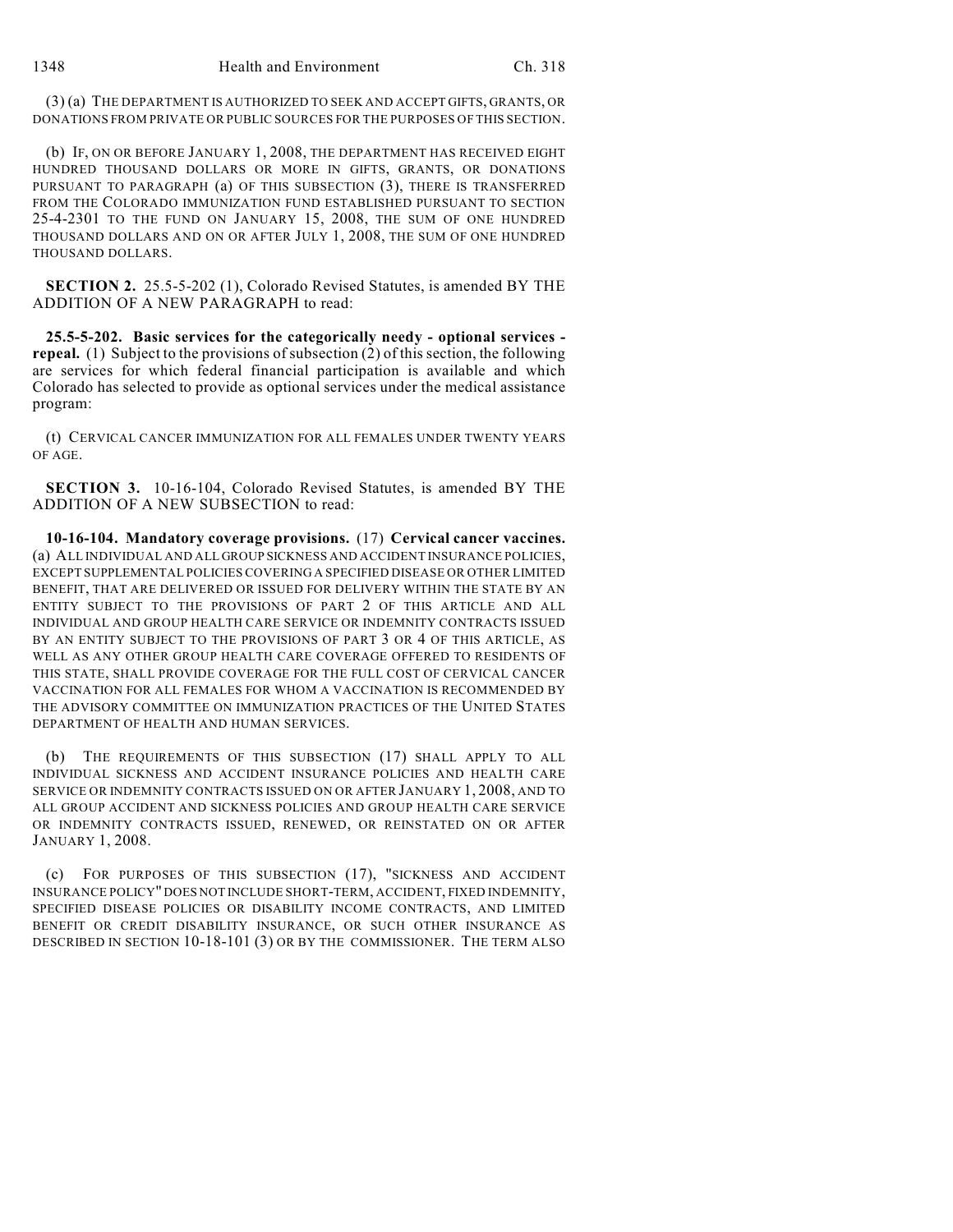## Ch. 318 Health and Environment 1349

DOES NOT INCLUDE INSURANCE ARISING OUT OF THE "WORKERS' COMPENSATION ACT OF COLORADO", ARTICLES 40 TO 47 OF TITLE 8,C.R.S., OR OTHER SIMILAR LAW, AUTOMOBILE MEDICAL PAYMENT INSURANCE, OR INSURANCE UNDER WHICH BENEFITS ARE PAYABLE WITH OR WITHOUT REGARD TO FAULT AND WHICH IS REQUIRED BY LAW TO BE CONTAINED IN A LIABILITY INSURANCE POLICY OR EQUIVALENT SELF-INSURANCE.

(d) THE HEALTH CARE SERVICE PLAN ISSUED BY AN ENTITY SUBJECT TO THE PROVISIONS OF PART 4 OF THIS ARTICLE MAY PROVIDE THAT THE BENEFITS PROVIDED PURSUANT TO THIS SUBSECTION (17) SHALL BE COVERED BENEFITS ONLY IF THE SERVICES ARE RENDERED BY A PROVIDER WHO IS DESIGNATED BY AND AFFILIATED WITH THE HEALTH MAINTENANCE ORGANIZATION.

**SECTION 4. Appropriation.** (1) For the implementation of this act, appropriations made to the department of public health and environment, for the fiscal year beginning July 1, 2007, shall be adjusted as follows:

(a) In addition to any other appropriation, there is hereby appropriated, to the disease control and environmental epidemiology division, for allocation to the cervical cancer immunization program to immunize female minors and women in Colorado against cervical cancer as created in section 25-4-2303, Colorado Revised Statutes, of this act, the sum of forty-two thousand six hundred dollars (\$42,600), cash funds exempt, or so much thereof as may be necessary. This appropriation shall be from the Colorado immunization fund created in section 25-4-2301, Colorado Revised Statutes.

(b) In addition to any other appropriation, there is hereby appropriated, to the disease control and environmental epidemiology division, for allocation to the public awareness campaign on cervical cancer immunization and the benefits of receiving cervical cancer immunization pursuant to section 25-4-2305 (1), Colorado Revised Statutes, of this act, the sum of two hundred twenty-five thousand dollars (\$225,000), cash funds exempt, or so much thereof as may be necessary. This appropriation shall be from any gifts, grants, and donations received by the department for this purpose and deposited into the cervical cancer immunization awareness campaign fund created in section 25-4-2305 (2), Colorado Revised Statutes.

(2) For the implementation of this act, appropriations made to the department of health care policy and financing, for the fiscal year beginning July 1, 2007, to the indigent care program, for allocation to the children's basic health plan premiums costs, the sum of two hundred ninety-eight thousand one hundred seventy-seven dollars (\$298,177). Of said sum, ninety thousand seven hundred ninety-five dollars (\$90,795) shall be cash funds exempt from the Colorado immunization fund created in section 25-4-2301, Colorado Revised Statutes, thirteen thousand five hundred sixty-seven dollars (\$13,567) shall be cash funds exempt from the health care expansion fund created in section 24-22-117 (2) (a) (I), Colorado Revised Statutes, and one hundred ninety-three thousand eight hundred fifteen dollars (\$193,815) shall be from federal funds.

**SECTION 5.** Section 14 (5) (b) of Senate Bill 07-097, enacted at the First Regular Session of the Sixty-sixth General Assembly, is amended to read: